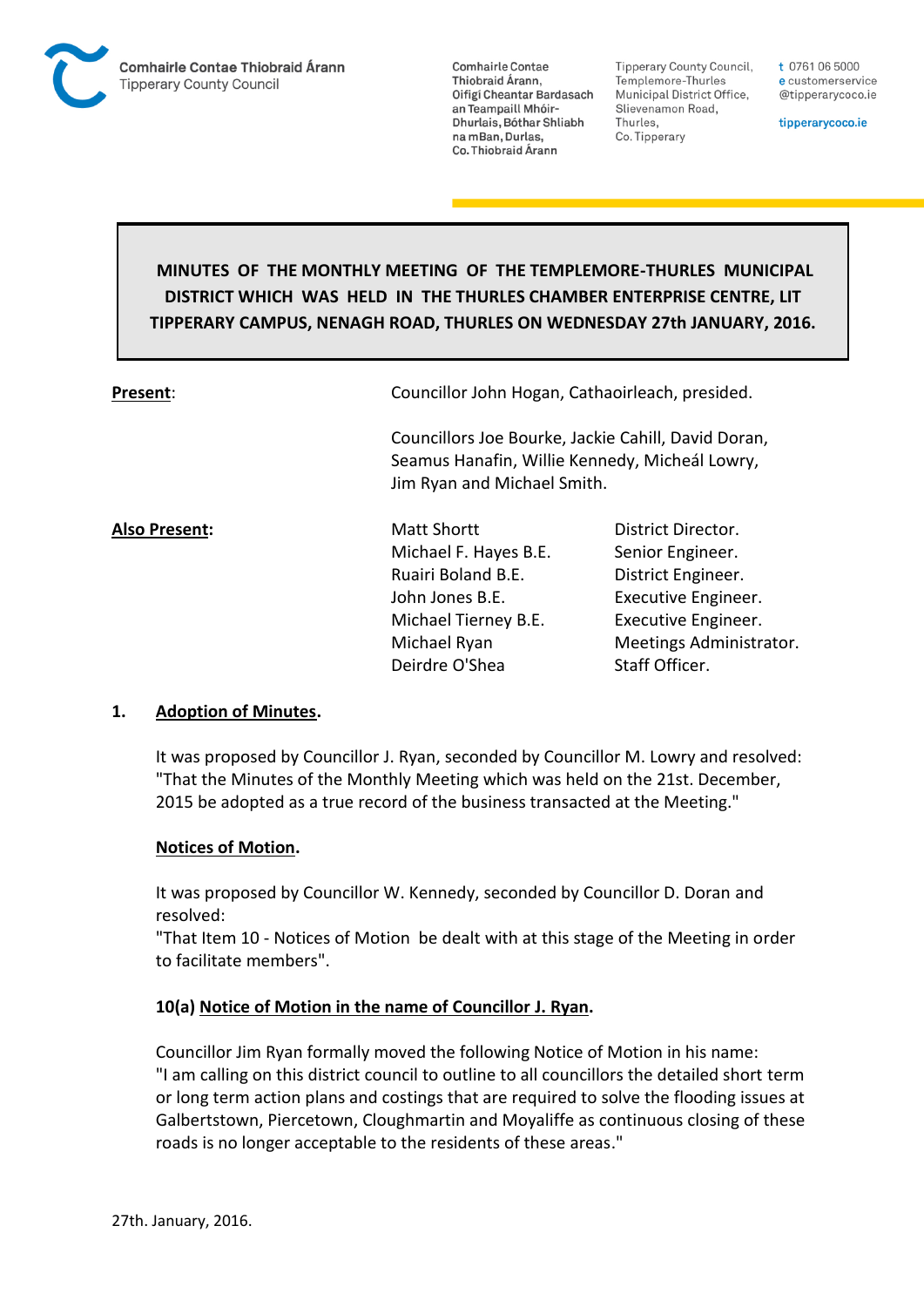Tipperary County Council. Templemore-Thurles Municipal District Office, Slievenamon Road, Thurles, Co. Tipperary

t 0761 06 5000 e customerservice @tipperarycoco.ie

tipperarycoco.ie

Councillor Ryan pointed out that residents living on these roads are very frustrated at the frequency of flooding that is occurring each year and he asked that solutions and detailed costings to address the flooding in these areas be prepared.

There was broad support for the Motion. The other Members made the following points:-

- 1. A special meeting should be convened to receive deputations from areas in the Municipal District which were affected by flooding in December rather than meeting individual groups.
- 2. The cause of the flooding at Forgestown which was not an issue until recently be examined.
- 3. Improvements to drainage be undertaken at an early date in areas where costs are considered reasonable.
- 4. Priority be given to address flooding where houses are affected.
- 5. Contact be made with the OPW to highlight the urgent need for extensive cleaning of the water courses in the Municipal District to alleviate flooding.

The District Engineer advised the Members that:-

- It is not economically feasible to undertake flood relief measures in some locations in the Municipal District i.e. Galbertstown.
- Damage caused to the outlet at Piercetown, Thurles will be rectified.
- Moyaliffe is located on a flood plain and the Council raised the road outside John Stakelums which has reduced the frequency of flooding.
- Raising the road at Cloughmartin, Thurles will lead to flooding of lands and may cause other problems.
- Priority will be given to addressing flooding which affects houses in the Municipal District.
- Turloughs formed on low lying areas due to the unprecedented levels of rainfall that fell in December.

Michael F. Hayes, Senior Engineer confirmed that an application has been submitted to the Department for funding to repair the damaged roads and the recoupment of the other costs incurred. He pointed out that the cost of flood prevention works is not covered.

It was agreed that the list of areas raised by the Members at a Special Meeting on 8th. January, 2016 be circulated.

## **10(b) Notice of Motion in the name of Councillor J. Ryan.**

## **10(d) Notice of Motion in the name of Councillor J. Cahill.**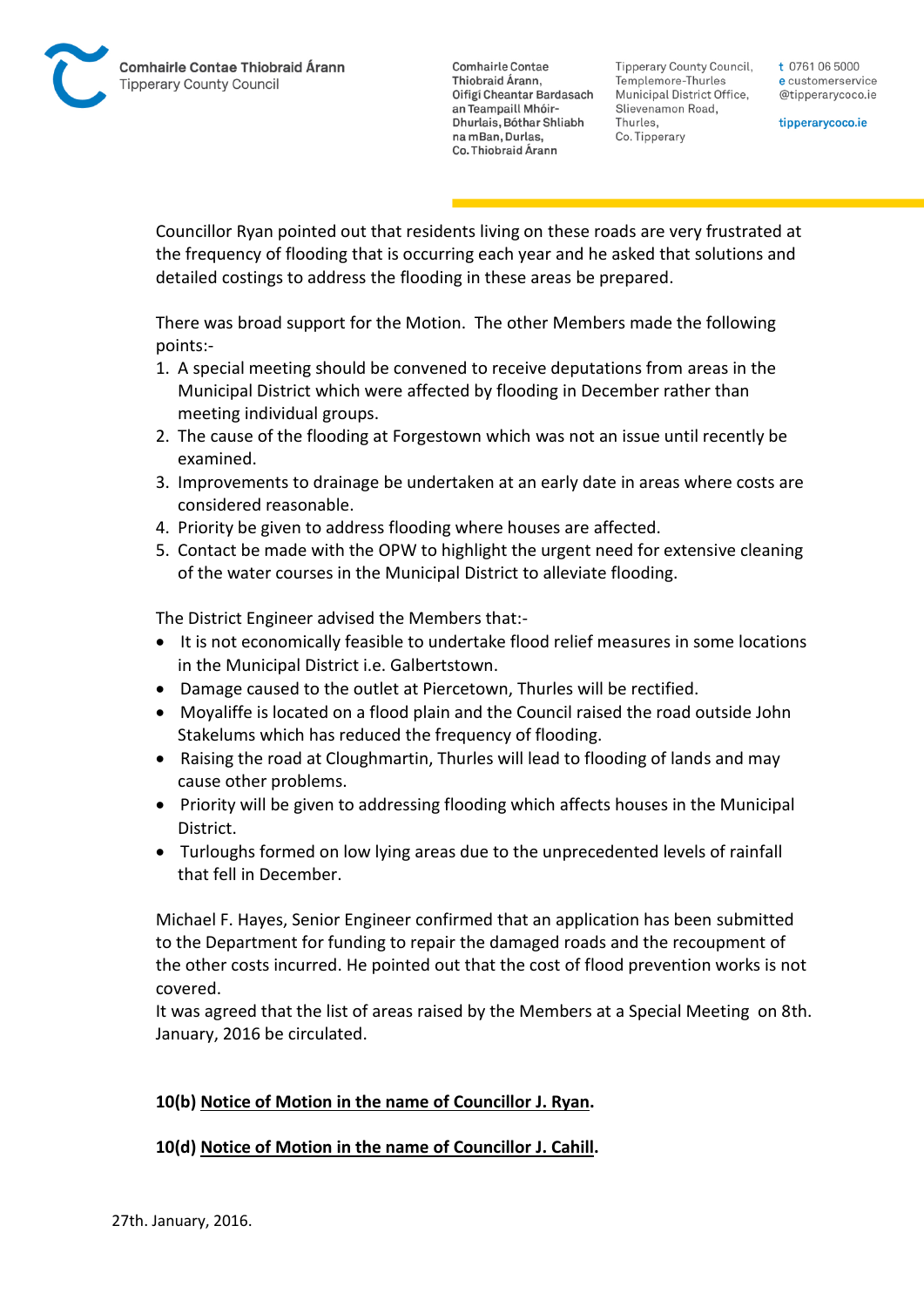

Tipperary County Council. Templemore-Thurles Municipal District Office, Slievenamon Road, Thurles, Co. Tipperary

t 0761 06 5000 e customerservice @tipperarycoco.ie

tipperarycoco.ie

It was agreed that the Notices of Motion in the names of Councillor J. Ryan and Councillor J. Cahill be taken together as they relate to job losses in the Municipal District.

Councillor Jim Ryan formally moved the following Notice of Motion in his name: "Following on from the recent job losses in Borrisoleigh and the failure of all previous Governments to replace any of the factories closed in this district through the years, I am calling for a meeting to be arranged with the Jobs Minister seeking a commitment that an action plan for job creation will be created for this area that has now become a jobs blackspot."

Councillor Jackie Cahill formally moved the following Notice of Motion in his name:

"Due to the serious loss of jobs in Mid Tipperary area, we as a municipal district need to immediately set up a task force to tackle the situation."

Councillor J. Ryan referred to the Live Register figures recorded at December, 2015 which only showed an increase of 76 in employment in North Tipperary when compared to December 2014 and he pointed out that the closure of Lisheen Mines and the imminent closure of C&C Borrisoleigh will lead to a significant increase in unemployment levels in the Municipal District.

Councillor J. Cahill urged the Members to develop a more meaningful role in influencing the delivery of jobs to revitalise the Municipal District.

Members made the following points:

- The IDA need to attract an alternative enterprise for the C&C site at Borrisoleigh.
- It is imperative that a suitable serviced site is developed in Thurles to attract industry to the Town.
- It is essential that existing jobs are protected and the carbon tax on peat products needs to be removed as a matter of urgency as it poses a grave threat to the viability of Bord na Móna which is a major employer in the area.
- The County Council should purchase and develop Archerstown Industrial Estate to assist in job creation.
- Close links should be developed with the founders of the Invest Tipperary initiative.
- The Council was very proactive in securing the designation of the site at Lisheen Mines as a "Model Demonstration Region for a Bio Energy Campus" and it is expected that an industry will be identified for the site.
- The Department of Jobs, Enterprise & Innovation needs to be more involved in supporting start up businesses who show potential in order to increase employment in the area.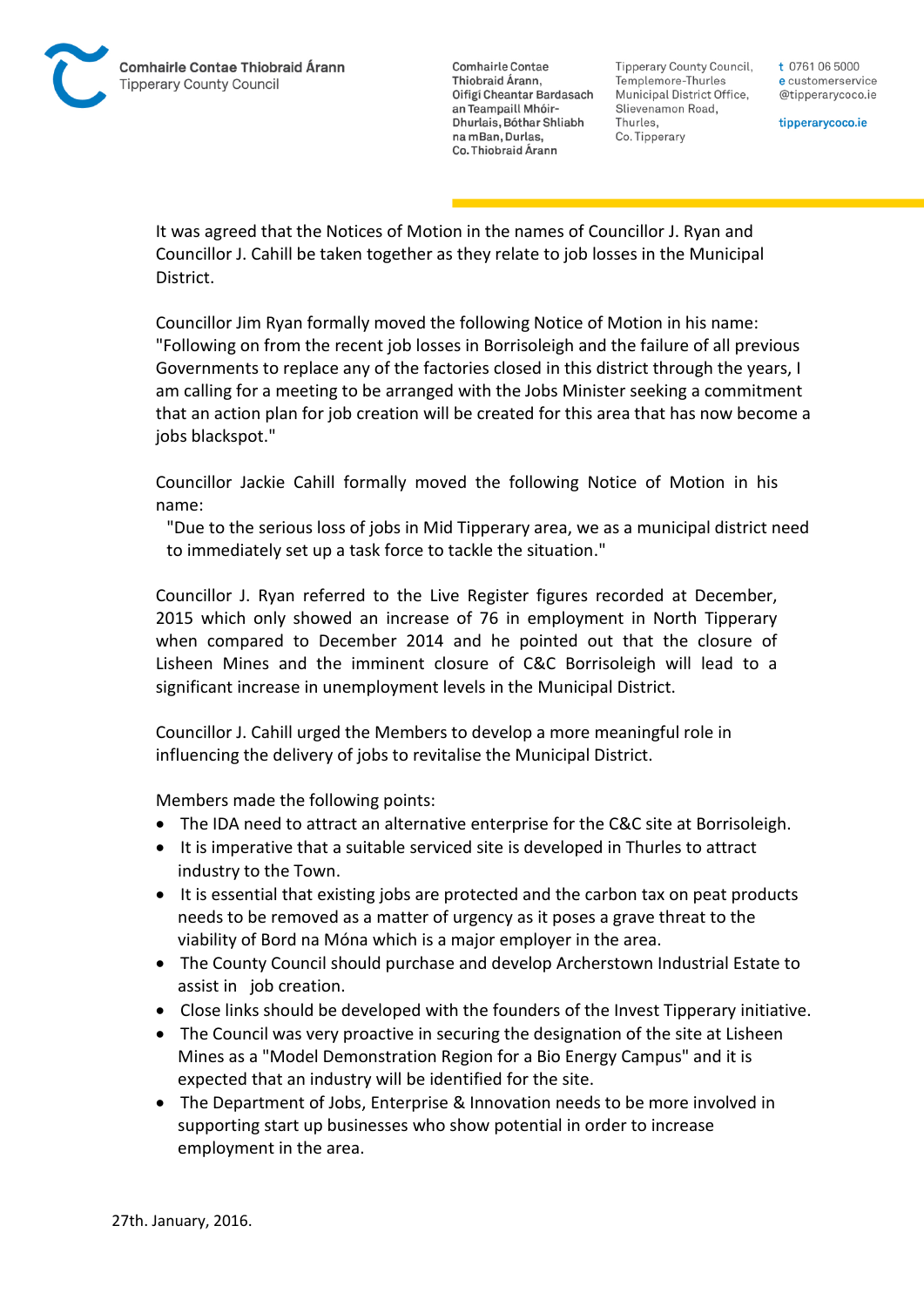

Tipperary County Council. Templemore-Thurles Municipal District Office, Slievenamon Road, Thurles, Co. Tipperary

t 0761 06 5000 e customerservice @tipperarycoco.ie

tipperarycoco.ie

 The Chief Executive is actively examining sites in the vicinity of Thurles to assess their suitability.

The Meetings Administrator confirmed that:-

- The request for a Deputation to be received by the Minister for Jobs, Enterprise & Innovation will be referred to the CPG
- The suggestion put forward to purchase and develop Archerstown Industrial Estate will be forwarded to the Community & Economic Development section.

## **10(c) Notice of Motion in the name of Councillor J. Ryan.**

#### **10(e) Notice of Motion in the name of Councillor D. Doran.**

It was agreed that the Notices of Motion in the names of Councillor J. Ryan and Councillor D. Doran be taken together as they relate to the Winter Road Maintenance Programme.

Councillor Jim Ryan formally moved the following Notice of Motion in his name: "I am calling on this District Council to review its winter road maintenance programme to include, if financially possible, the gritting of all roads in the area that has a school located on it."

Councillor David Doran formally moved the following Notice of Motion in his name:

"I am calling on this Council to include more of our local roads in the winter maintenance plan and that as many local busy roads as is possible be salted when required."

The District Engineer advised that:-

- A total of 1,010 km of roads comprising of national primary, national secondary and some busy regional routes are treated during frosty weather in the County.
- There are approximately 16 schools located on routes in the Municipal District that are not salted.
- There is no capacity to extend the winter maintenance programme to any other routes.
- It would be imprudent to deviate from the existing programme which has been prepared to maximise efficiencies.

Michael F. Hayes, Senior Engineer pointed out that there is no grant aid available to treat local and regional routes and that any extension to the service would have to be funded from the existing Budgets.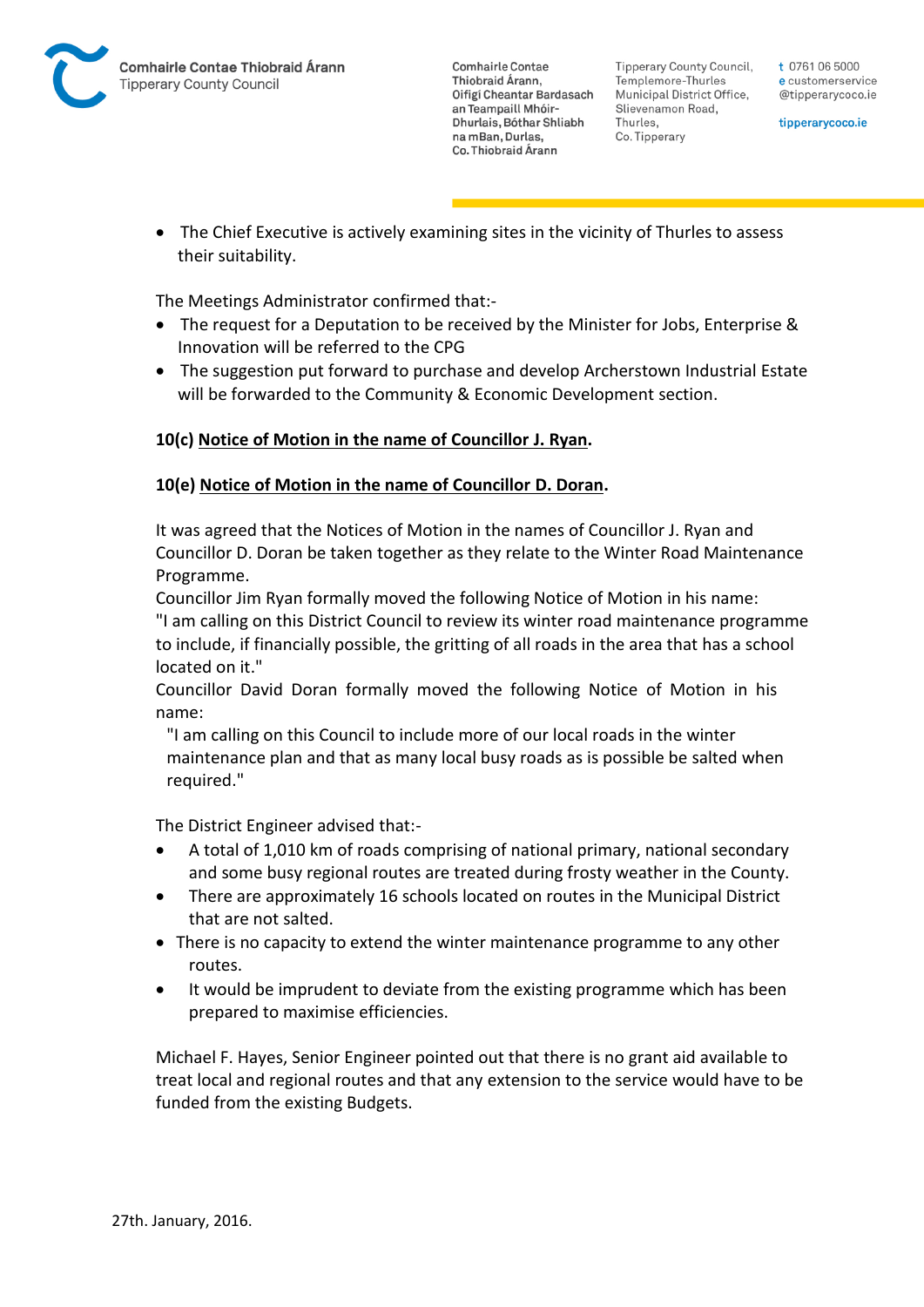

Tipperary County Council. Templemore-Thurles Municipal District Office, Slievenamon Road, Thurles, Co. Tipperary

t 0761 06 5000 e customerservice @tipperarycoco.ie

tipperarycoco.ie

### **10(f) Notice of Motion in the name of Councillor D. Doran.**

Councillor David Doran formally moved the following Notice of Motion in his name:

"I am calling on this Council to liaise with Irish Rail immediately and erect safety barriers on Graigue Bridge and to have the road over this bridge salted at all times during freezing conditions."

Members noted that Irish Rail has advertised for tenders for the installation of safety barriers at Graigue Bridge.

It was also highlighted that the Bridge needs to be redesigned and the road realinged in the interests of safety.

## **2. Water & Environment Departments - Staff from Water & Environment Departments will attend.**

The Cathaoirleach welcomed Marion O'Neill, Senior Executive Officer, Environment and Eddie Loughnane, Administrative Officer, Water Services to the Meeting. Marion O'Neill referred to a report on environmental initiatives which was circulated to the Members at the County Council Meeting and she invited the Members to raise any issues they may have.

Members raised the following concerns:-

- Provision of CCTV to address illegal dumping in the Municipal District.
- Development of a Civic Amenity Site in Thurles.
- The need to amend the Regulation to allow the spreading of slurry on land throughout the year when the weather is favourable rather than during specified calendar months which is the case at present.

It was agreed that the Cathaoirleach submit a Notice of Motion on the subject to the County Council.

Marion O'Neill confirmed that a plan is currently being prepared for the installation of covert mobile CCTV in problematic areas in the Municipal Districts and that the initiative may be piloted in one area in the first instance to assess its effectiveness. The District Director advised that there is no funding available from the Department of the Environment, Community & Local Government to provide a civic amenity site in Thurles.

Eddie Loughnane apologised for the unavoidable absence of Sean Keating, Director of Services and he responded to issues raised by Members as follows:

- 1. The on call system for dealing with water services complaints is working in an efficient and effective manner.
- 2. He will establish what the proposals are to deal with treatment of sewerage in the proposed new housing scheme at Borrisoleigh.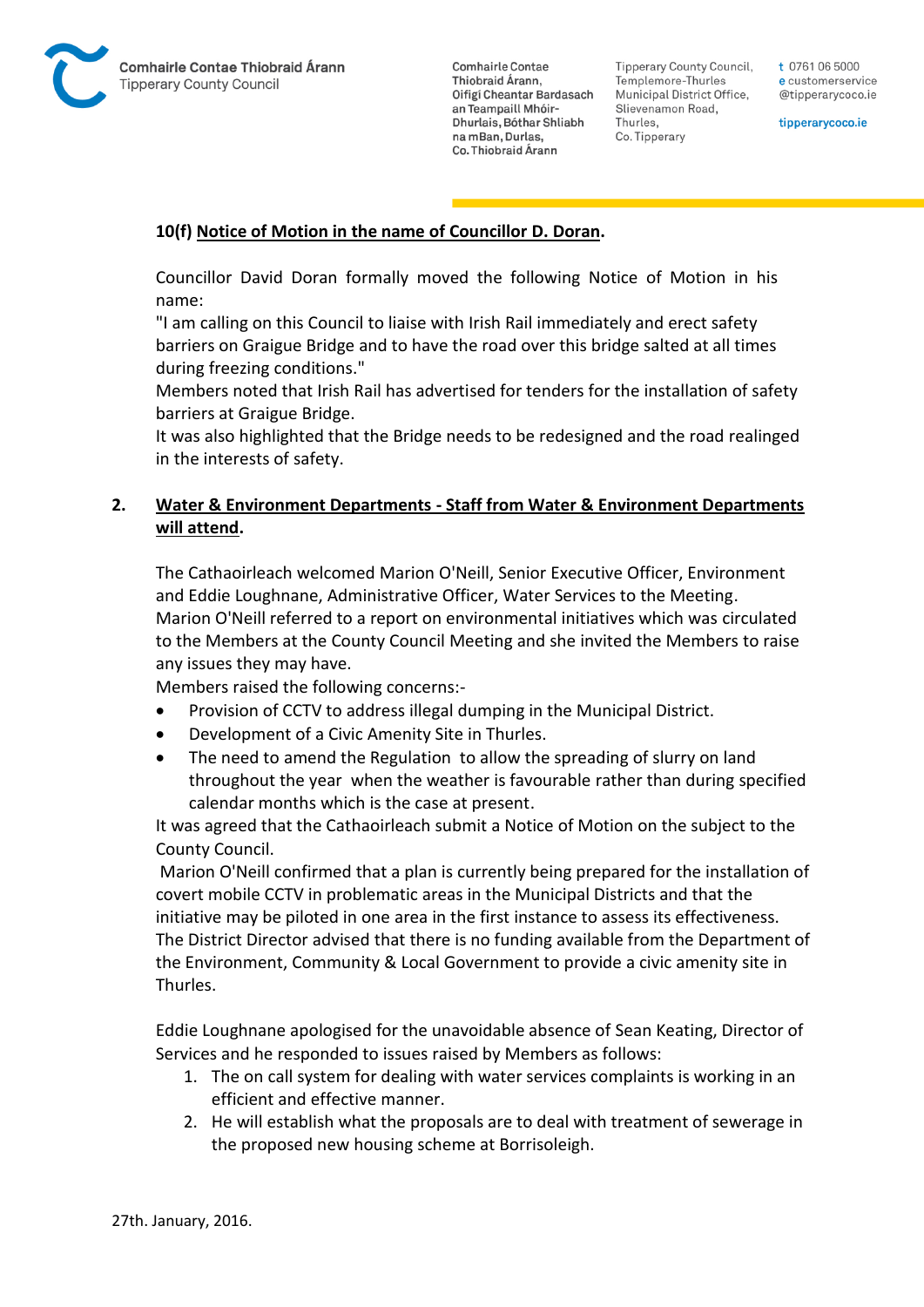Tipperary County Council. Templemore-Thurles Municipal District Office, Slievenamon Road, Thurles, Co. Tipperary

t 0761 06 5000 e customerservice @tipperarycoco.ie

tipperarycoco.ie

The Meetings Administrator undertook to establish the up to date position in regard to the proposed housing development at Glencarrig, Roscrea.

## **3. Adoption of Bye-Laws for the use, operation, protection, regulation and management of Thurles Town Park - copy of Draft Bye-laws attached.**

The Meetings Administrator confirmed that:-

- The Draft Bye-Laws for the use, operation, protection, regulation and management of the Thurles Town Park were put on public display from Thursday 12th. November, 2015 to Friday 18th. December, 2015 and that the latest date for receipt of submissions was Thursday, 31st. December, 2015.
- One submission was received relating to the cleaning of the River Suir which is not no relevant to the Draft Bye-Laws.
- The Bye-Laws come into operation 30 days after adoption.

Members proposed that the Draft Bye-Laws should amended to:

- Allow dogs the Town Park with the exception of the Skateboard Park, MUGA and Children's Playground, provided that they remain on a leash.
- Prohibit smoking in the Skateboard Park, the Multi Use Games Area and the Children's Playground.

It was proposed by Councillor M. Smith, seconded by Councillor J. Ryan and resolved that:-

"We, the Members of the Templemore-Thurles Municipal District, pursuant to the power conferred on us by Section 199 of the Local Government Act, 2001, as amended by Schedule 3 of the Local Government Reform Act, 2014 and being satisfied that the relevant legislation has been complied with, hereby make Bye-Laws in relation to the use, operation, protection, regulation and management of Thurles Town Park in accordance with the draft subject to the following changes:

4.11. No person shall at any time take into or allow to remain in the Skateboard Park, the Multi Use Games Area or the Children's Playground a dog.

No person shall take into or allow to remain in any other area of the Town Park a dog except on a leach.

7.3 Smoking is prohibited in the Skateboard Park, the Multi Use Games Area or in the Children's Playground."

## **4. Introduction of 30 Minutes Free Parking - adjourned from the December Monthly Meeting.**

The District Director advised the Members that: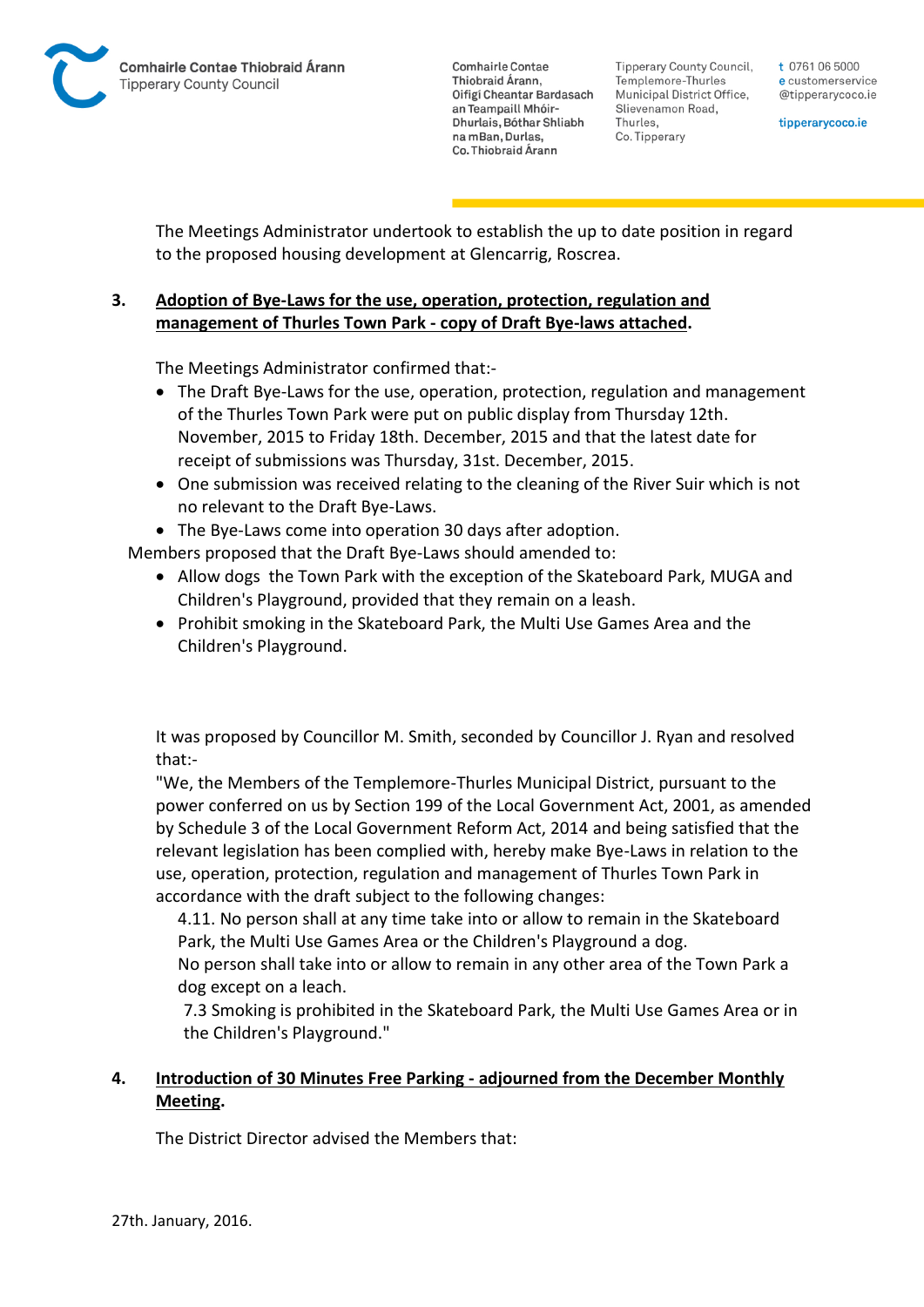

Tipperary County Council. Templemore-Thurles Municipal District Office, Slievenamon Road, Thurles, Co. Tipperary

t 0761 06 5000 e customerservice @tipperarycoco.ie

tipperarycoco.ie

- The introduction of 30 minutes free parking would have a significant impact on parking income as most of the revenue is generated within the first hour.
- The Municipal District does not have the authority to make changes to the adopted Budget for 2016.
- The Members will have the opportunity to debate the matter at a County Council Meeting in advance of the 2017 Budget.

## **5. Establishment of Drainage Area Committees.**

- (**i) The Black River.**
- **(ii) The Clodiagh.**
- **(iii) The Cromogue.**
- **(iv) The Farneybridge / Ballinahow.**
- **(v) The Goul.**
- **(vi) Templemore.**

The Meetings Administrator outlined the background to the Drainage Area Committees that existed within the Municipal District. He explained that the Council is obliged under the Arterial Drainage Act, 1945 to maintain the watercourses as prescribed on a map and submit a report to the OPW on an annual basis. It was agreed that:

- Drainage Area Committees would be established for:-
	- $-$  The Black River.
	- $-$  The Clodiagh.
	- $-$  The Cromogue.
	- $-$  The Farneybridge / Ballinahow.
	- $-$  The Goul.
	- Templemore.
- Each Committee comprise of 3 Councillors and 3 others. This will result in each Councillor serving on two Committees.
- A list of the non Councillors who served on the former Committees be circulated at the next Monthly Meeting.
- Members can indicate their preferred choice of Committees at the February Monthly Meeting.

## **6. 2016 General Municipal Allocation.**

The Meetings Administrator confirmed that:-

• The Councillors will shortly be required to agree on the apportionment of the General Municipal Allocation for 2016 which amounts to €111,389.00.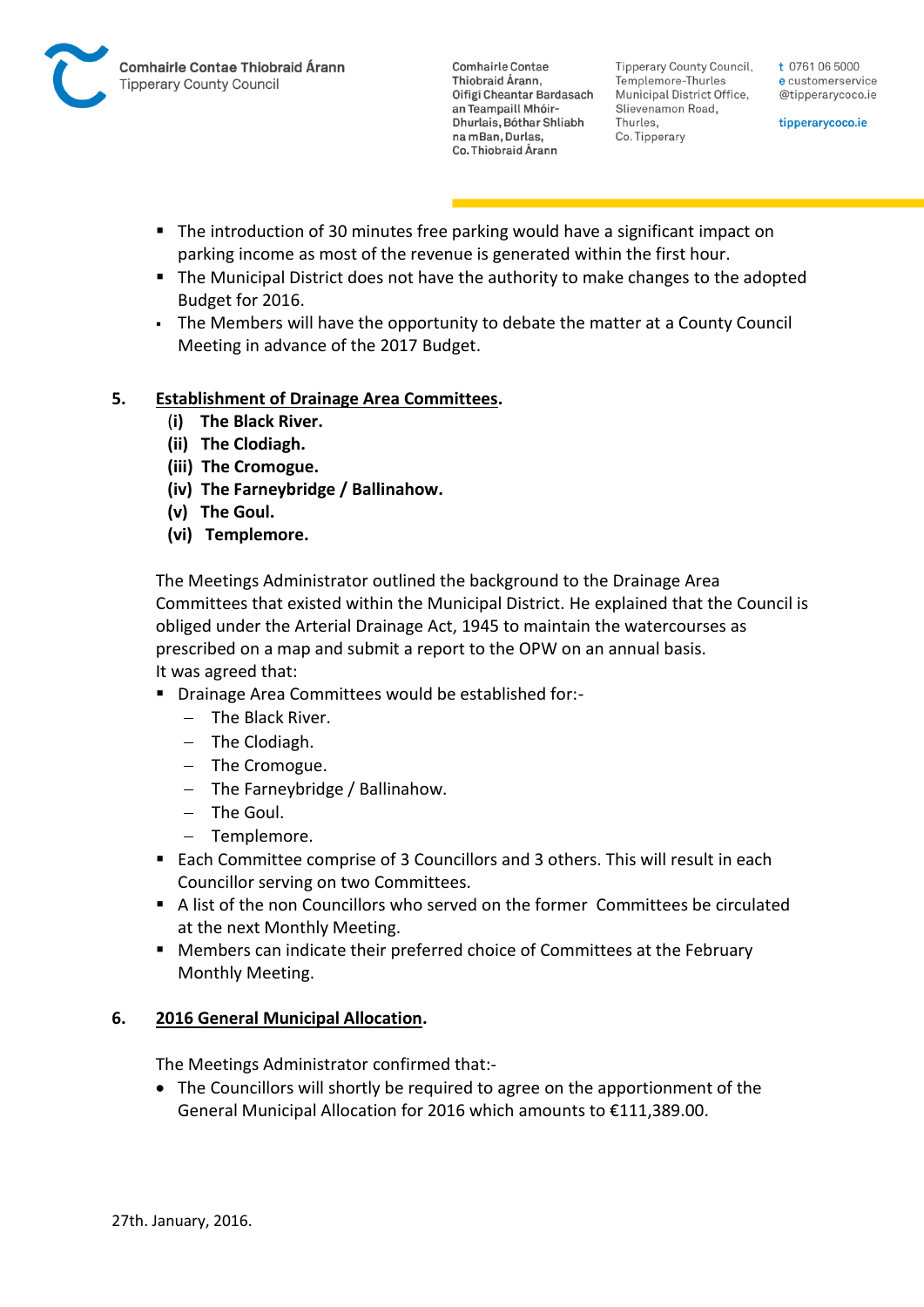Tipperary County Council. Templemore-Thurles Municipal District Office, Slievenamon Road, Thurles, Co. Tipperary

t 0761 06 5000 e customerservice @tipperarycoco.ie

tipperarycoco.ie

 An advertisement will be placed in the Tipperary Star and Midland Tribune next month inviting applications for Grants from Residents Associations, Sports Clubs for the provision of playing facilities for young people and other voluntary groups in the Municipal District under the Miscellaneous Grant Scheme.

The Meetings Administrator recommended, in response to a query from the Cathaoirleach, that the Civic Receptions be held on separate dates in Templemore and Thurles to facilitate the recipients.

The Cathaoirleach proposed the holding of a Civic Reception to honour Michael Doyle on winning two All Ireland Boxing Titles and he explained that it is the first occasion in 40 years that a Tipperary person has won such titles.

It was agreed that the Civic Receptions be held on one date in the month of March and that Michael Doyle would be included.

## **7. Request from the Barronstown Loughmore Residents to receive a Deputation re the flooding issue on the road from Cambies Cross to Ballyduag Cross.**

The Meetings Administrator advised that the Barronstown, Loughmore Residents have submitted a request for the receipt of a deputation to discuss the flooding issue on the road from Cambies Cross to Ballyduag Cross.

It was proposed by Councillor D. Doran, seconded by Councillor M. Lowry and resolved:-

"That the Templemore-Thurles Municipal District hereby decide to receive a deputation from Barronstown Loughmore Residents on 24th. February, 2016 at 10.00 am (prior to the Monthly Meeting) to discuss the flooding issue on the road from Cambies Cross to Ballyduag Cross."

## **8. Proposed Work Programmes for 2016.**

The District Engineer asked the Members to submit as a matter of urgency details of roads they wish to have considered for the new 3 Years Roads Programme (2016 - 2018) which is currently being prepared as the latest date for submission of the Programme to the Department is 19th. February, 2016. He confirmed that a Meeting will be convened to agree on the Programme prior its submission.

Members raised the following issues:-

- Roads in the Municipal District not being routinely inspected to ascertain their condition.
- The need to recruit temporary employees to assist with patching as there is a shortage of permanent staff in the District to deal with maintenance issues.
- The size of the Municipal District.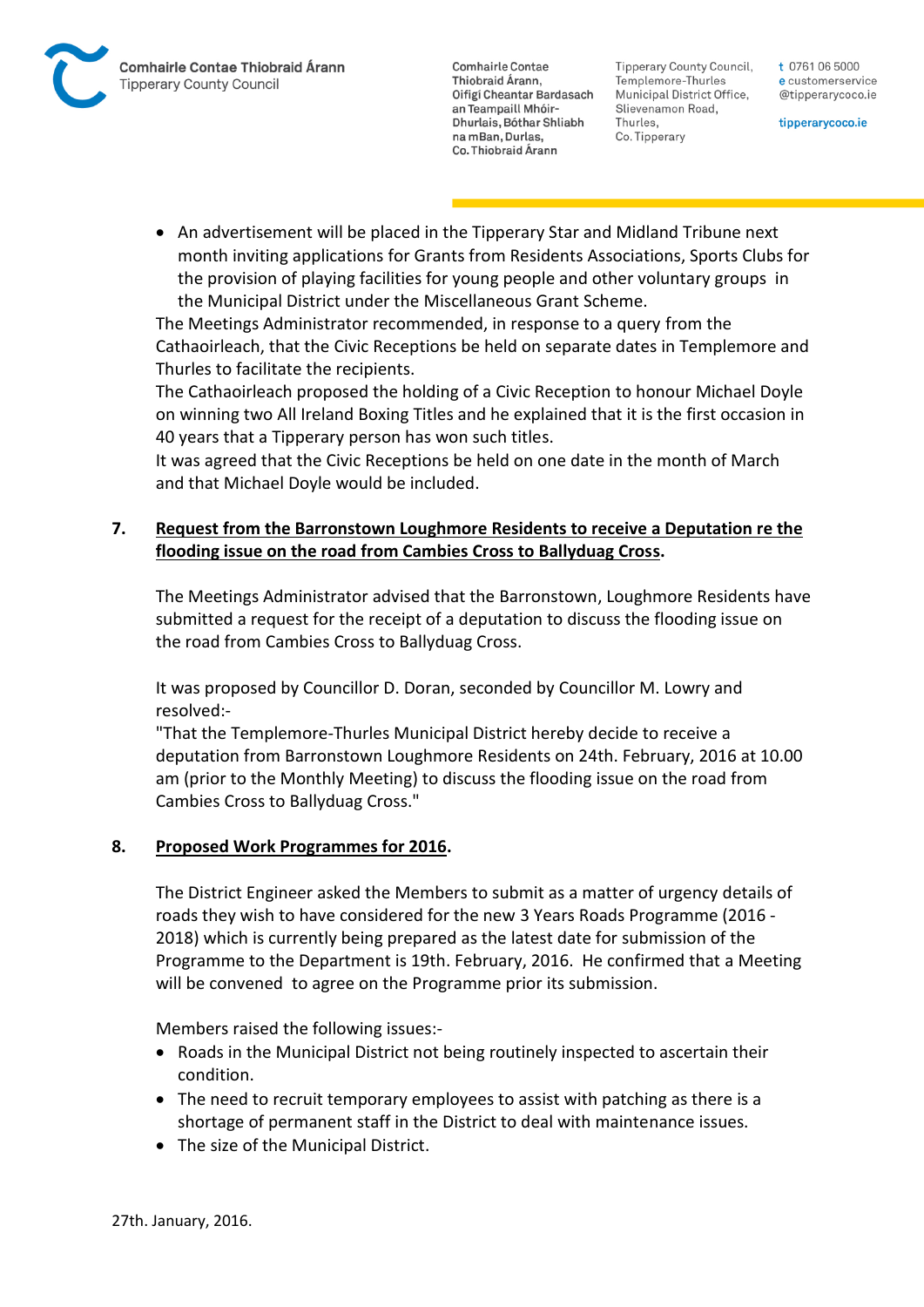Tipperary County Council, Templemore-Thurles Municipal District Office, Slievenamon Road, Thurles, Co. Tipperary

t 0761 06 5000 e customerservice @tipperarycoco.ie

tipperarycoco.ie

The District Engineer confirmed that there has been a reduction in staffing numbers due to retirements / death and arrangements are currently being made to recruit temporary roadworkers.

#### **9. Update on Projects.**

| Thurles Town Park.                                                                         | The landscaping of the soft areas in the<br>Town Park is being undertaken on a phased<br>basis as the weather permits.                                                                                                                             |
|--------------------------------------------------------------------------------------------|----------------------------------------------------------------------------------------------------------------------------------------------------------------------------------------------------------------------------------------------------|
| Liberty<br>Square<br>Refurbishment<br>and<br>development<br>of<br>a<br>carpark.            | Part 8 Plans<br>and particulars<br>The .<br>are<br>currently on display in the Templemore-<br>Thurles<br>Municipal District Offices<br>and<br>Thurles Library and the latest date for<br>receipt of submissions is Thursday, 10th.<br>March, 2016. |
| Extension<br>and<br>to<br>Refurbishment of<br>the<br>Offices at Castle Avenue,<br>Thurles. | The contract is progressing very well within<br>the agreed Work Programme and a site visit<br>will be organised for the Members at an<br>early date.                                                                                               |
| Repairs / Improvements<br>Templemore<br>Town<br>to<br>Hall                                 | A Contractor will be appointed in the<br>coming months to carry out the priority<br>works identified.                                                                                                                                              |
| Templemore Town Park<br>Extension.                                                         | A number of layouts for the additional land<br>purchased are currently being assessed.                                                                                                                                                             |
| Enhancement<br>Village<br>Works.                                                           | Footpath<br>improvements<br>been<br>have<br>completed<br>in<br>Borrisoleigh<br>and<br>Templetuohy. Extensive preparation works<br>have been undertaken on the extension of<br>the footpath in Littleton.                                           |
| Enhancement<br>Roscrea<br>Scheme.                                                          | The tenders for the procurement of a<br>Landscape Architect led Design Team are<br>currently being assessed.                                                                                                                                       |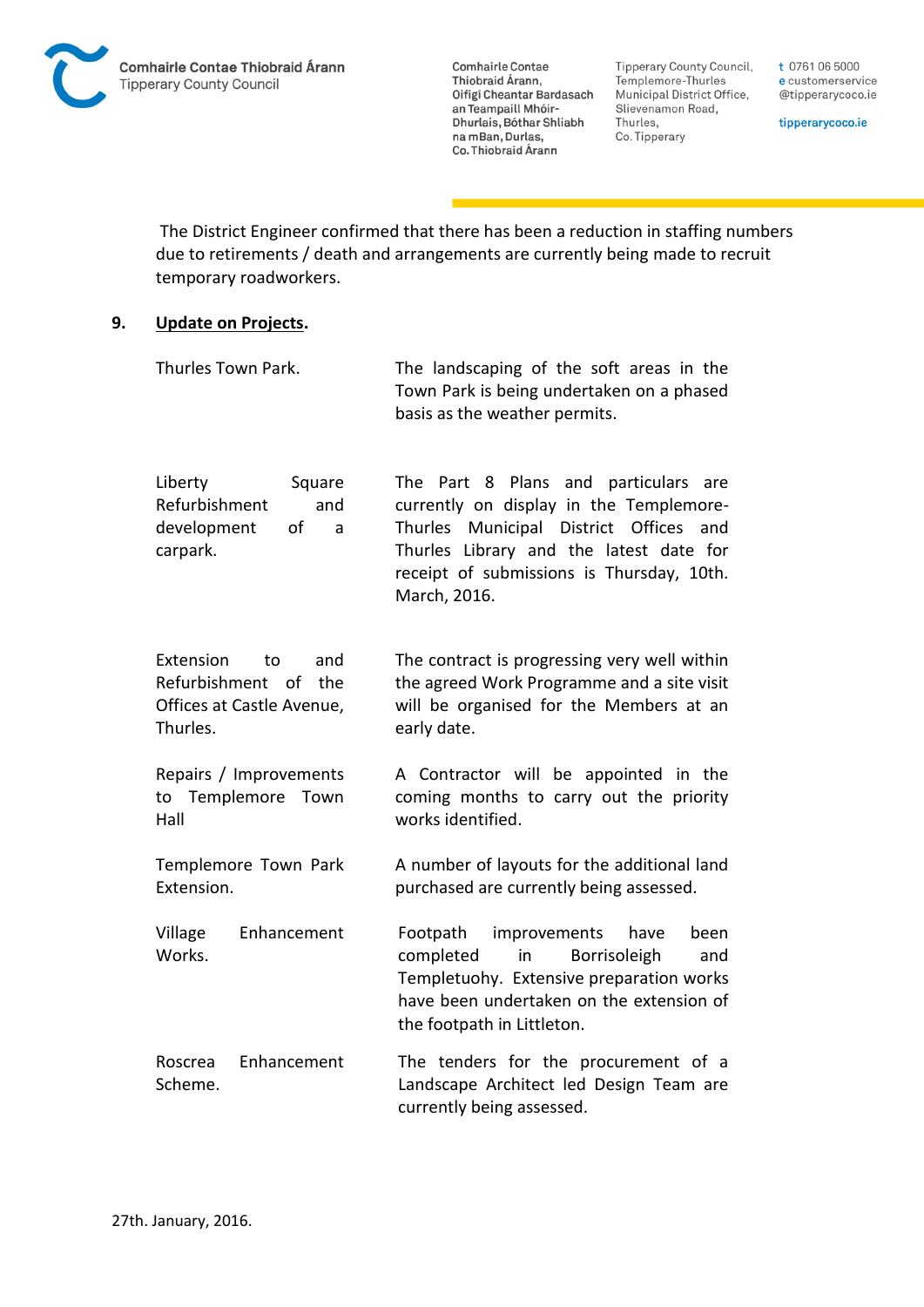

Tipperary County Council. Templemore-Thurles Municipal District Office, Slievenamon Road, Thurles, Co. Tipperary

t 0761 06 5000 e customerservice @tipperarycoco.ie

tipperarycoco.ie

Carpark at St. Patrick's Cemetery. A draft layout plan for the carpark has been completed. Plans and specification for the Part 8 Process are currently being prepared in-house by the technical staff.

2015 Painting Scheme. Payments have been made to 16 applicants who submitted receipts and contact has been made with the remaining applicants who have not yet returned their receipts.

#### Matters Arising.

The following matters were raised:-

• Thurles Town Park.

(i) Slates falling off the roof of the disused building and proposals for its future use - repairs will be effected to the roof at an early date and expressions of interest for its future use will be sought from non profit community based organisations in due course.

(ii) Provision of canopy from the building to facilitate the holding of musical events.

- (iii) Naming of the Park it was agreed at a previous meeting that schools in Thurles and the environs would be contacted seeking submissions from the pupils on the naming of the Town Park.
- Extent of repairs to be undertaken to Templemore Town Hall A further inspection of the roof will be undertaken. It is anticipated that works will initially concentrate on addressing the ingress of water, weather proofing, painting of the building and repairs to the columns.

#### **10. Correspondence.**

#### Tipperary 2016 Community Grant Fund.

The Meetings Administrator advised that the latest date for receipt of applications from community and voluntary groups / organisations towards the cost of projects / events to commemorate the centenary of the 1916 Easter Rising has been extended to 19th. February, 2016.